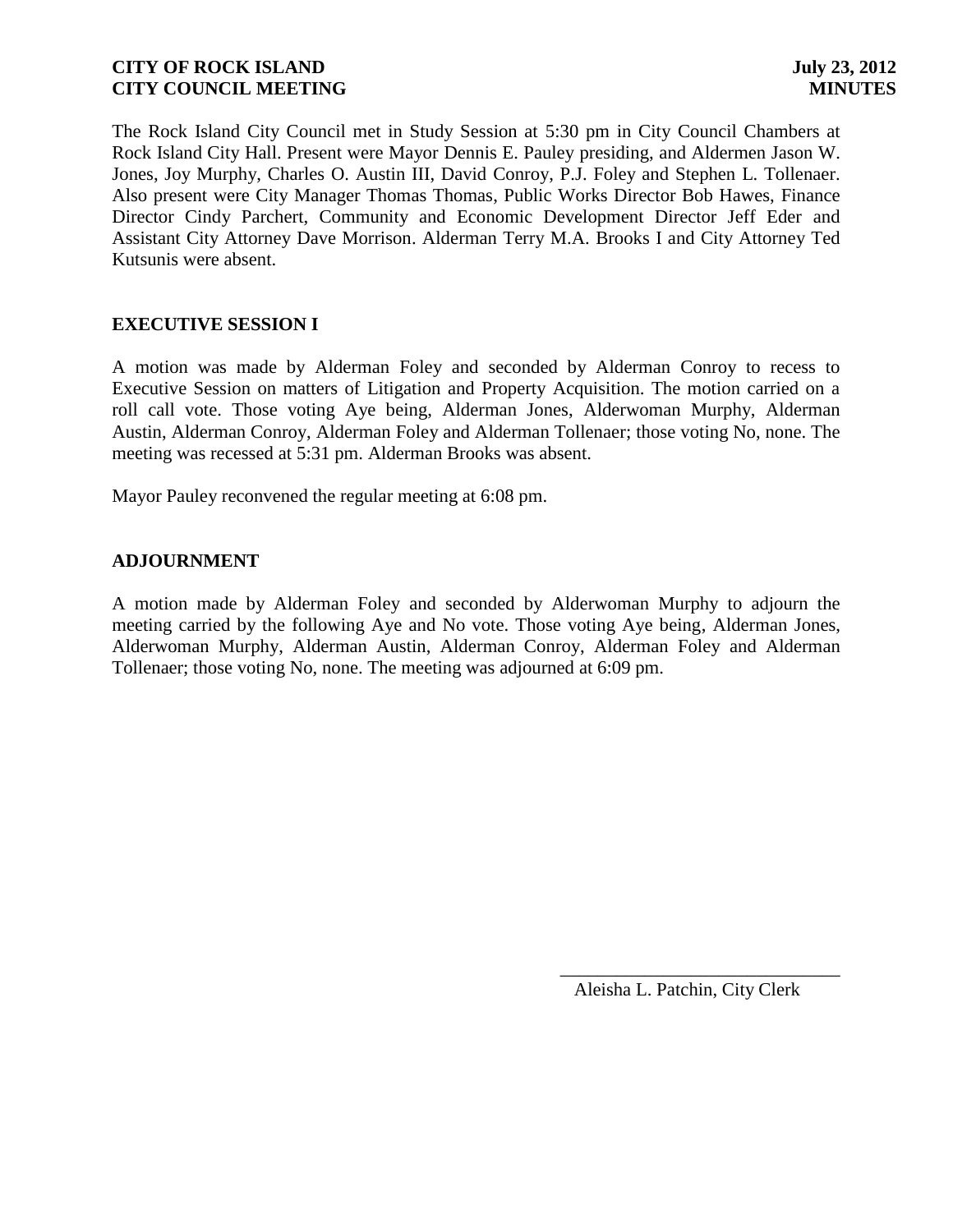Rock Island City Council met in regular session at 6:45 pm in Council Chambers of Rock Island City Hall. Present were Mayor Dennis E. Pauley presiding, and Aldermen Jason W. Jones, Joy Murphy, Charles O. Austin III, David Conroy, P.J. Foley and Stephen L. Tollenaer. Also present were City Manager Thomas Thomas and Assistant City Attorney Dave Morrison. Alderman Terry M.A. Brooks I and City Attorney Ted Kutsunis were absent.

#### **Introductory Proceedings**

Mayor Pauley called the meeting to order and led in the Pledge of Allegiance. Alderman Foley gave the Invocation.

### Agenda Item #5 **Minutes of the meeting of July 9, 2012.**

A motion was made by Alderman Austin and seconded by Alderman Conroy to approve the minutes of the meeting of July 9, 2012 as printed. The motion carried by the following Aye and No vote; those voting Aye being, Alderman Jones, Alderwoman Murphy, Alderman Austin, Alderman Conroy, Alderman Foley and Alderman Tollenaer; those voting No, none.

### Agenda Item #6 **Update Rock Island by Mayor Pauley.**

Mayor Pauley recognized Martin Luther King Center Director Jerry Jones. The Mayor stated that this is the last meeting for Mr. Jones; he has submitted his resignation. The Mayor added that Mr. Jones will be leaving the City but for a very good reason. It was noted that Mr. Jones will become the Chief Operating Officer for United Way. Mayor Pauley commented that Mr. Jones' last day will be August  $10^{th}$ . Mayor Pauley thanked Mr. Jones for all of his years of dedicated service to the City.

Mayor Pauley stated that to celebrate the upcoming Olympic Summer Games in London, the Rock Island Parks and Recreation Department is hosting its own version of the Olympics on Friday, July 27<sup>th</sup> at the Rock Island Fitness & Activity Center (RIFAC) at 4303 24<sup>th</sup> Street. Mayor Pauley stated that from 6:00 pm to 8:00 pm enjoy a friendly family to family competition in such activities as obstacle course, backwards free-throws, human bowling, tricycle race and blindfolded disc toss. It was noted that groups of two to five people can register at RIFAC on Friday between 5:30 pm and 6:00 pm. Mayor Pauley stated that the \$10.00 per family fee includes games, awards, pizza from Rock Island Happy Joe's and pool and gym access until 9:00 pm. It was noted that RIFAC members and non-members are welcome. For more information, call (309) 723-2132.

Mayor Pauley commented that the Martin Luther King Jr. Community Center will hold its annual Family Fun Day on August 4, 2012 followed by the return of the Drill Team Showdown. The Mayor stated that Family Fun Day is held from 10:30 am to 3:00 pm at the Martin Luther King Center at 630 9<sup>th</sup> Street, Rock Island. Mayor Pauley indicated that Family Fun Day starts with a parade at  $10:30$  am on  $25<sup>th</sup>$  Avenue and  $9<sup>th</sup>$  Street and ends at the King Center grounds.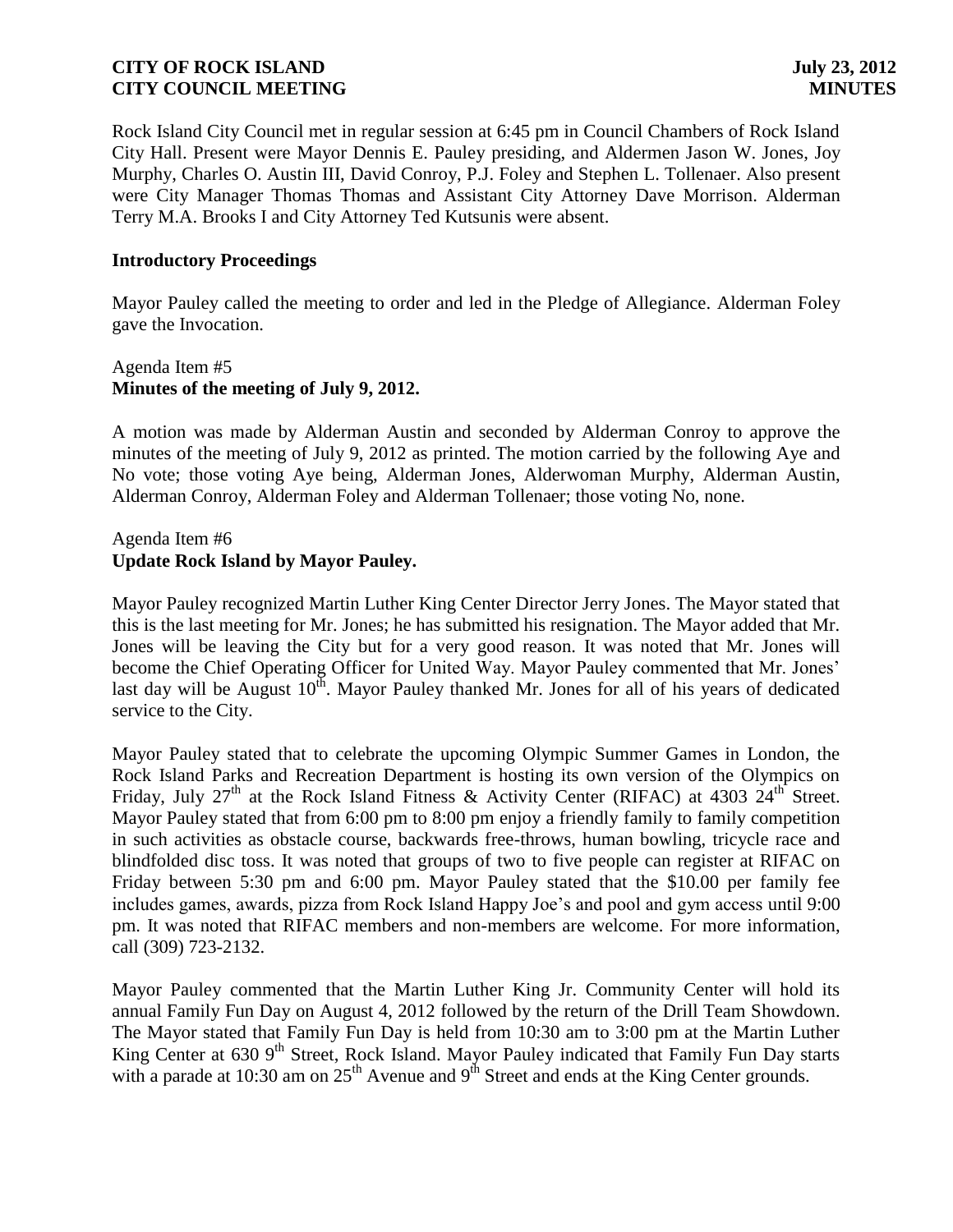The Mayor added that the parade will proceed to the King Center where vendors will be selling fried catfish, ribs, pork chops and other great food. Mayor Pauley commented that families can enjoy interactive games and inflatable rides for the kids. It was noted that information booths will be setup in order to learn about community resources. In addition, a DJ will spin festive music and all are guaranteed a good time. The Mayor indicated that Family Fun Day is a free event and open to everyone. It was noted that the Drill Team Showdown will start at 5:00 pm at Rock Island High School Stadium at  $1400 \times 25^{th}$  Avenue and will highlight six Midwest teams in a competition of marching, stepping and drumming. The Mayor stated that youth dressed in colorful uniforms, playing drums, throwing rifles, spinning flags and dancing in one big choreographed routine describes the showdown. It was noted that gates for the showdown open at 4:00 pm with a show start of 5:00 pm. Tickets are \$7.00 at the Martin Luther King Center, [www.showclix](http://www.showclix/) or at the gate. It was noted that all proceeds benefit programs of the Martin Luther King Center. For more information on either event, contact the Martin Luther King Center at (309) 732-2999 or [www.rigov.org/mlk.](http://www.rigov.org/mlk)

Mayor Pauley advised to join residents of the Broadway Historic District for an evening of wine and food while relaxing in several historic homes. The Mayor stated that the neighborhood will host its  $2^{nd}$  annual Wine Walk from 6:00 pm to 9:00 pm on Saturday, August  $4^{th}$ . It was noted that for just \$25.00 per person, you'll receive a commemorative wine glass, a sampling of 16 wines from around the world and an assortment of appetizers. In addition, you'll get a glimpse into four premier Broadway homes. Mayor Pauley stated that only 100 tickets are available, so get your ticket before they're gone. For more information, contact Anthony Heddlesten at (309) 786-5562 or [Heddlesten@gmail.com.](mailto:Heddlesten@gmail.com)

Mayor Pauley commented that National Night Out Against Crime & Drugs will be held on Tuesday, August  $7<sup>th</sup>$  at 5:00 pm at Sunset Park in Rock Island. The Mayor added that food, entertainment, fellowship, informational booths and much more will be happening, but the big feature will be hot air balloon rides. It was noted that the event is sponsored by the Community Caring Conference, Rock Island Police Department and Rock Island Parks and Recreation. For more information, contact Ametra Carrol-Castaneda at (309) 373-1202 or Connie Hayes at (309) 786-0345.

Mayor Pauley stated that Ya Maka My Weekend is the best reggae fest in the Midwest. The Mayor added that Ya Maka My Weekend will be held on Friday and Saturday, August  $10<sup>th</sup>$  and 11<sup>th</sup>. It was noted that this Caribbean-themed festival features reggae music, steel drums, Caribbean food and island activities. Mayor Pauley commented that the event is presented by the Rock Island Arts and Entertainment District. It was noted that for more information, go to [www.yamakamyweekend.com.](http://www.yamakamyweekend.com/)

## Agenda Item #7 **Proclamation declaring Tuesday, August 7, 2012 as National Night Out.**

Mayor Pauley read the proclamation. No one was available to accept the proclamation.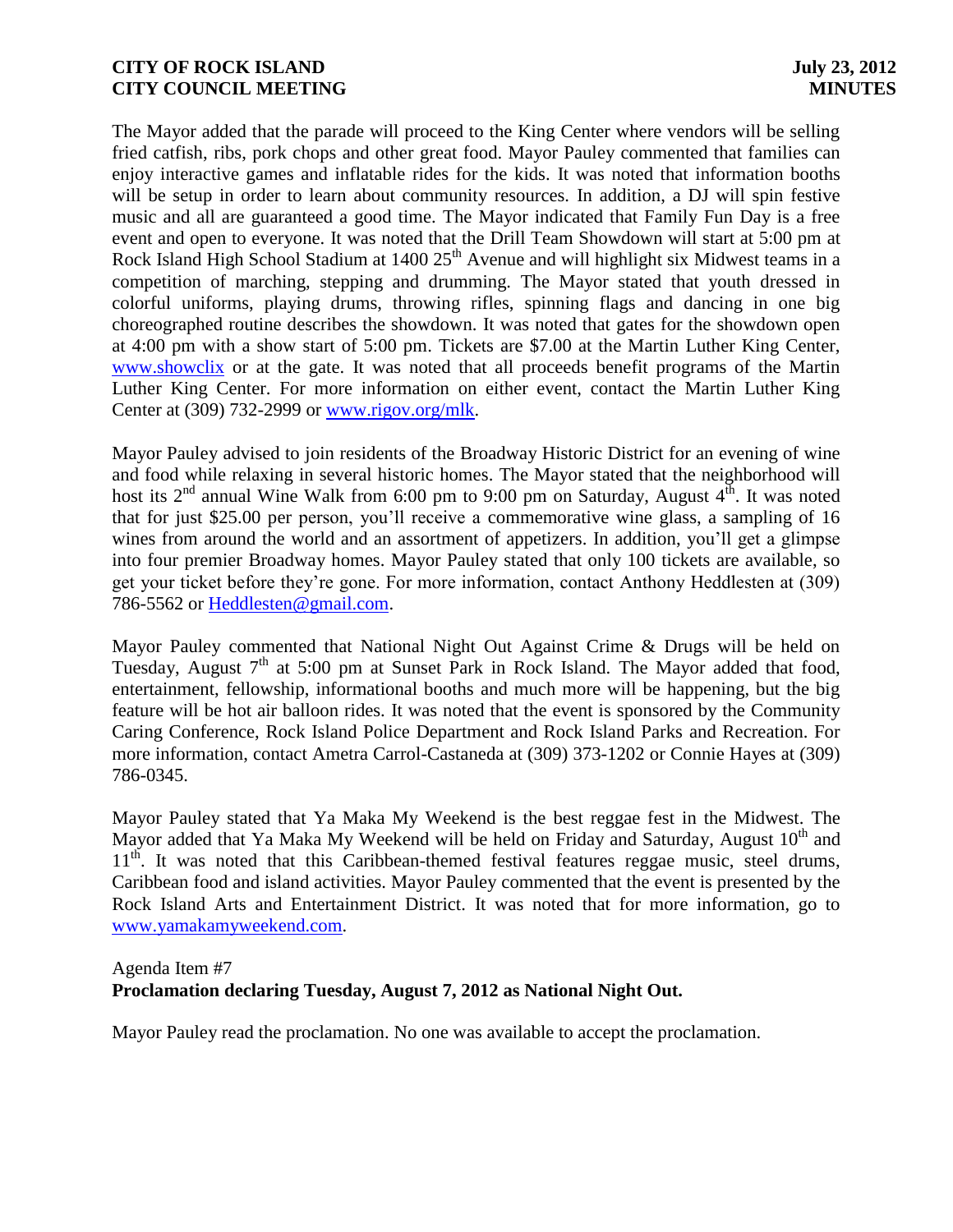#### Agenda Item #8

# **A Special Ordinance establishing control of parking on private property at 1617 11th Street.**

Alderman Jones moved and Alderman Tollenaer seconded to consider, suspend the rules and pass the ordinance. The motion carried by the following Aye and No vote; those voting Aye being, Alderman Jones, Alderwoman Murphy, Alderman Austin, Alderman Conroy, Alderman Foley and Alderman Tollenaer; those voting No, none.

#### Agenda Item #9

**A Special Ordinance amending Chapter 9 of the Code of Ordinances regarding Sec. 9-15.1: Vehicle involved in an unlawful attempt to flee and elude a peace officer, Sec. 9-16, Sec. 9- 12 and Sec. 9-13 of the Code of Ordinances.**

It was moved by Alderman Conroy and seconded by Alderman Foley to consider, suspend the rules and pass the ordinance. The motion carried by the following Aye and No vote; those voting Aye being, Alderman Jones, Alderwoman Murphy, Alderman Austin, Alderman Conroy, Alderman Foley and Alderman Tollenaer; those voting No, none.

Agenda Item #10 **CLAIMS**

It was moved by Alderman Austin and seconded by Alderman Conroy to accept the following reports and authorize payments as recommended. The motion carried by the following Aye and No vote; those voting Aye being, Alderman Jones, Alderwoman Murphy, Alderman Austin, Alderman Conroy, Alderman Foley and Alderman Tollenaer; those voting No, none.

- a. Report from the Administrative Services Department regarding payment in the amount of \$742.41 to Timothy Muehler for General Liability Claim.
- b. Report from the Public Works Department regarding payment #1 and final in the amount of \$74,999.90 to New Coat Sealing & Paving for services provided for the 2012 Street Joint and Crack Sealing Program project. (160)
- c. Report from the Public Works Department regarding payment #9 in the amount of \$1,515,286.88 to Civil Constructors, Inc. for services provided for the Wet Weather Treatment System project. (161)
- d. Report from the Public Works Department regarding payment in the amount of \$24,537.73 to Valley Construction Company, Inc. for an emergency water main repair on  $17<sup>th</sup>$  Street and  $31<sup>st</sup>$  Avenue. (162)

#### Agenda Item #11

**Claims for the weeks of July 6 through July 12 in the amount of \$319,232.52 and July 13 through July 19 in the amount of \$805,011.08.**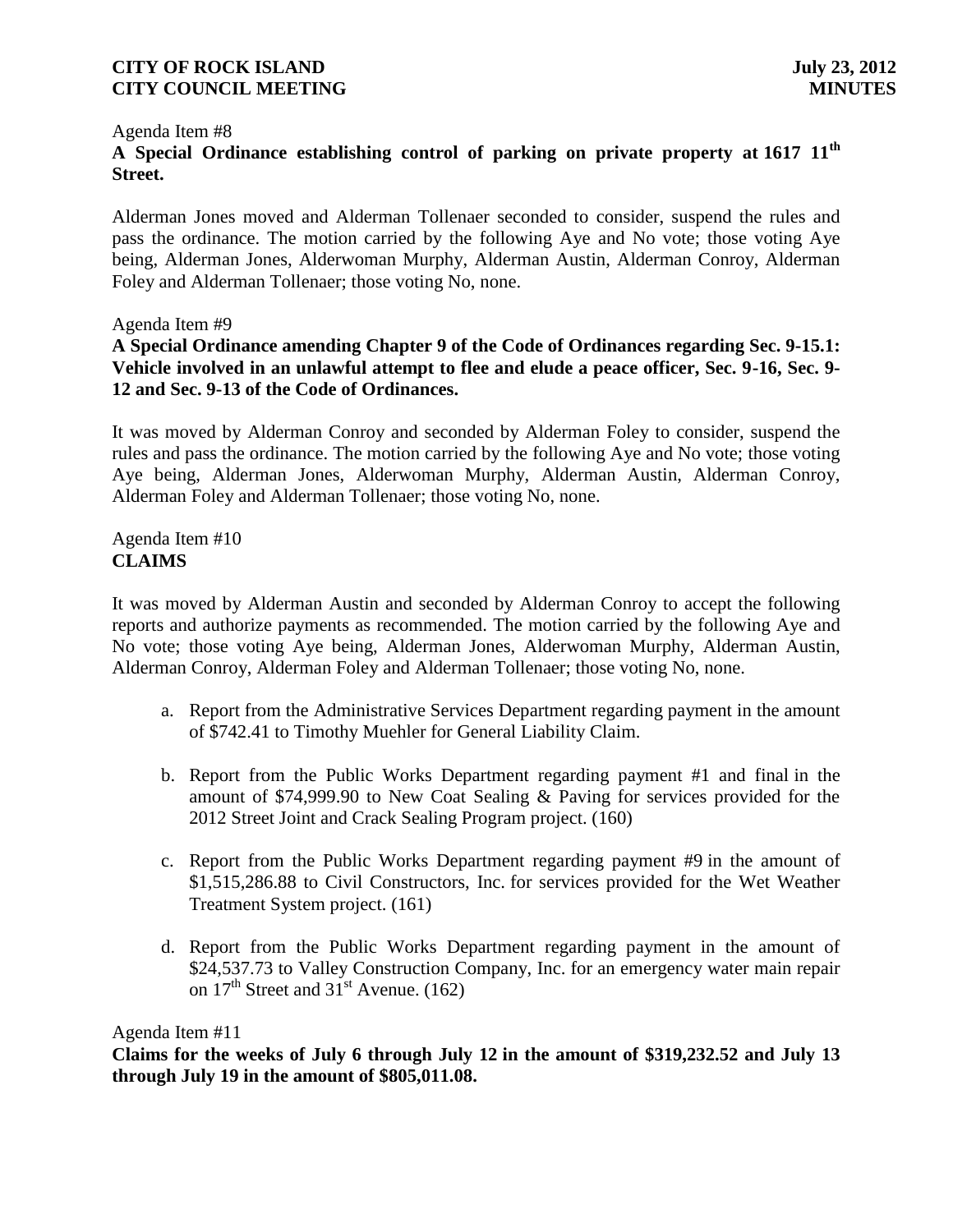Alderman Conroy moved and Alderman Foley seconded to allow the claims. The motion carried by the following Aye and No vote; those voting Aye being, Alderman Jones, Alderwoman Murphy, Alderman Austin, Alderman Conroy, Alderman Foley and Alderman Tollenaer; those voting No, none.

### Agenda Item #12 **Payroll for the weeks of June 25 through July 8 in the amount of \$1,313,848.38.**

It was moved by Alderman Foley and seconded by Alderman Conroy to allow the payroll. The motion carried by the following Aye and No vote; those voting Aye being, Alderman Jones, Alderwoman Murphy, Alderman Austin, Alderman Conroy, Alderman Foley and Alderman Tollenaer; those voting No, none.

#### Agenda Item #13

**Report from the Public Works Department regarding bids for the purchase of 100,000 paper yard waste bags for the 2012 Free Leaf Pickup Program, recommending the bid be awarded to Pabco Industries, LLC in the amount of \$33,000.00.**

Alderman Tollenaer moved and Alderman Conroy seconded to award the bid as recommended and authorize purchase.

Discussion followed.

Alderwoman Murphy stated that residents had contacted her in regards to this item. Alderwoman Murphy explained that she did not support the burn ban when Council voted on it. Alderwoman Murphy added that it is the law of the land that in Rock Island we don't burn our leaves. Alderman Murphy stated that citizens can sign up for the yard waste pickup program.

Alderwoman Murphy stated that Council made a promise to the citizens that if the City had the burn ban then the City would continue to pick up the leaves and that is what the City is doing. Alderwoman Murphy stated that we need to support this and added that the City is spending the money because the City made a promise to continue to provide this as long as there is a burn ban.

After discussion, the motion carried by the following Aye and No vote; those voting Aye being, Alderman Jones, Alderwoman Murphy, Alderman Austin, Alderman Conroy, Alderman Foley and Alderman Tollenaer; those voting No, none.

#### Agenda Item #14

**Report from the Community and Economic Development Department regarding a property acquisition agreement with Real Estate Advisors to seek out and enter into option agreements with interested property owners for acquisition of said property for possible redevelopment of said property to enhance the City tax base.**

It was moved by Alderman Conroy and seconded by Alderman Jones to approve the agreement as recommended and authorize the City Manager to execute the contract documents. The motion carried by the following Aye and No vote; those voting Aye being, Alderman Jones,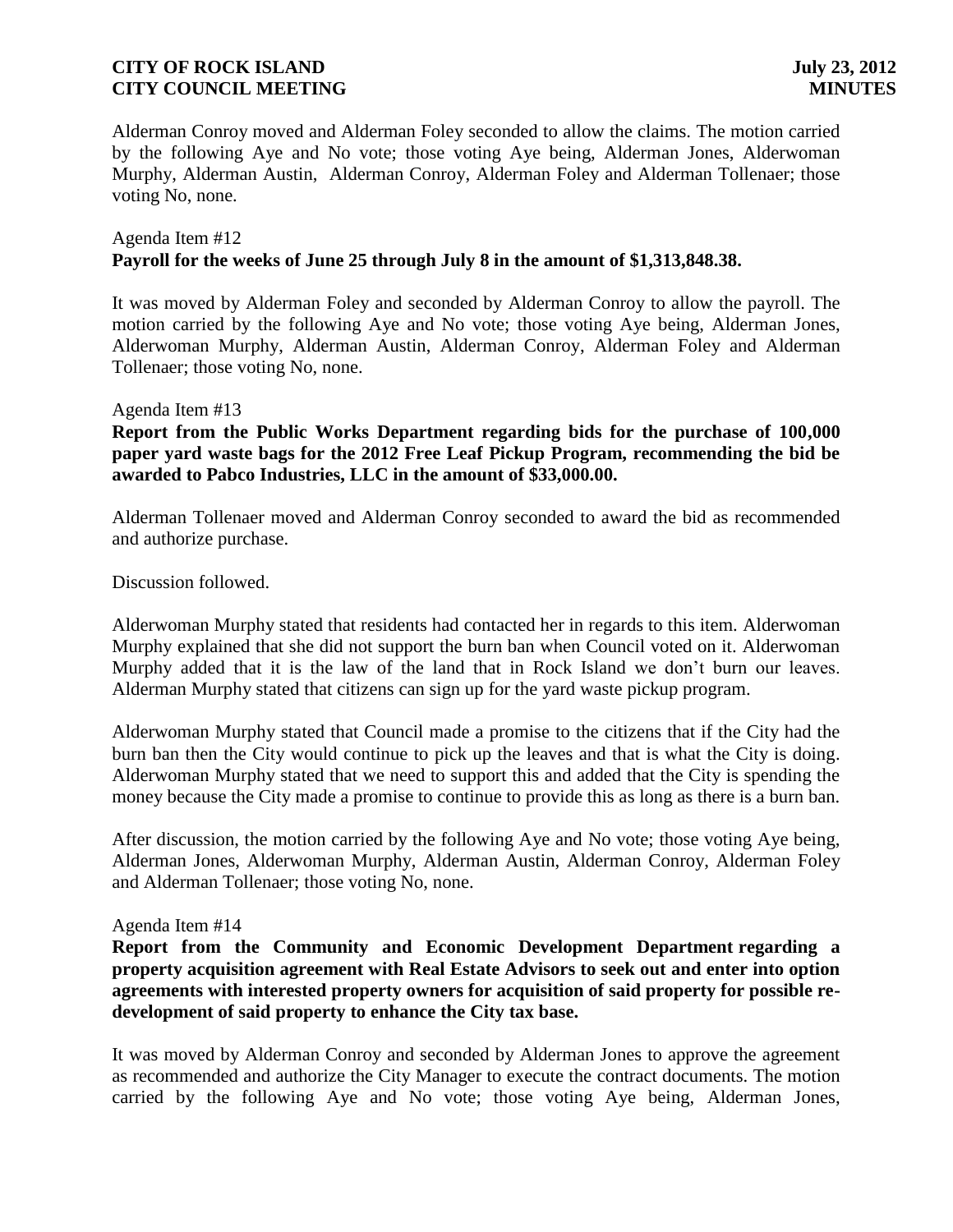Alderwoman Murphy, Alderman Austin, Alderman Conroy, Alderman Foley and Alderman Tollenaer; those voting No, none.

#### Agenda Item #15

## **Report from the Community and Economic Development Department regarding a lease extension (Addendum 1) with the Rock Island River Terminal Corporation**.

Alderwoman Murphy moved and Alderman Conroy seconded to approve the lease extension as recommended and authorize the City Manager to execute the contract documents. The motion carried by the following Aye and No vote; those voting Aye being, Alderman Jones, Alderwoman Murphy, Alderman Austin, Alderman Conroy, Alderman Foley and Alderman Tollenaer; those voting No, none.

#### Agenda Item #16

### **Report from the Fire Department regarding a Special Ordinance declaring 35 pieces of City-owned communications equipment as surplus and allowing for disposal.**

It was moved by Alderwoman Murphy and seconded by Alderman Conroy to consider, suspend the rules and pass the ordinance. The motion carried by the following Aye and No vote; those voting Aye being, Alderman Jones, Alderwoman Murphy, Alderman Austin, Alderman Conroy, Alderman Foley and Alderman Tollenaer; those voting No, none.

#### Agenda Item #17

## **Report from the Finance Department regarding an adjustment to the Fiscal Year 2013 Budget, recommending increasing the Community and Economic Development Fund in the amount of \$3,068.00**.

Alderman Foley moved and Alderwoman Murphy seconded to approve the adjustment as recommended. The motion carried by the following Aye and No vote; those voting Aye being, Alderman Jones, Alderwoman Murphy, Alderman Austin, Alderman Conroy, Alderman Foley and Alderman Tollenaer; those voting No, none.

#### Agenda Item #18

## **Report from the Public Works Department regarding the Water Service and Sewer Lateral Repair Programs, recommending an overall cap in the amount of \$8,000.00 per repair for the Sewer Lateral Repair Program.**

It was moved by Alderman Tollenaer and seconded by Alderman Foley to approve the overall cap in the amount of \$8,000.00 per repair as recommended.

Discussion followed.

Alderman Austin stated that the wording of the report states; recommending an overall cap of \$8,000.00 for the Sewer Lateral Repair Program. Alderman Austin inquired as to whether it was just the sewer and not the water.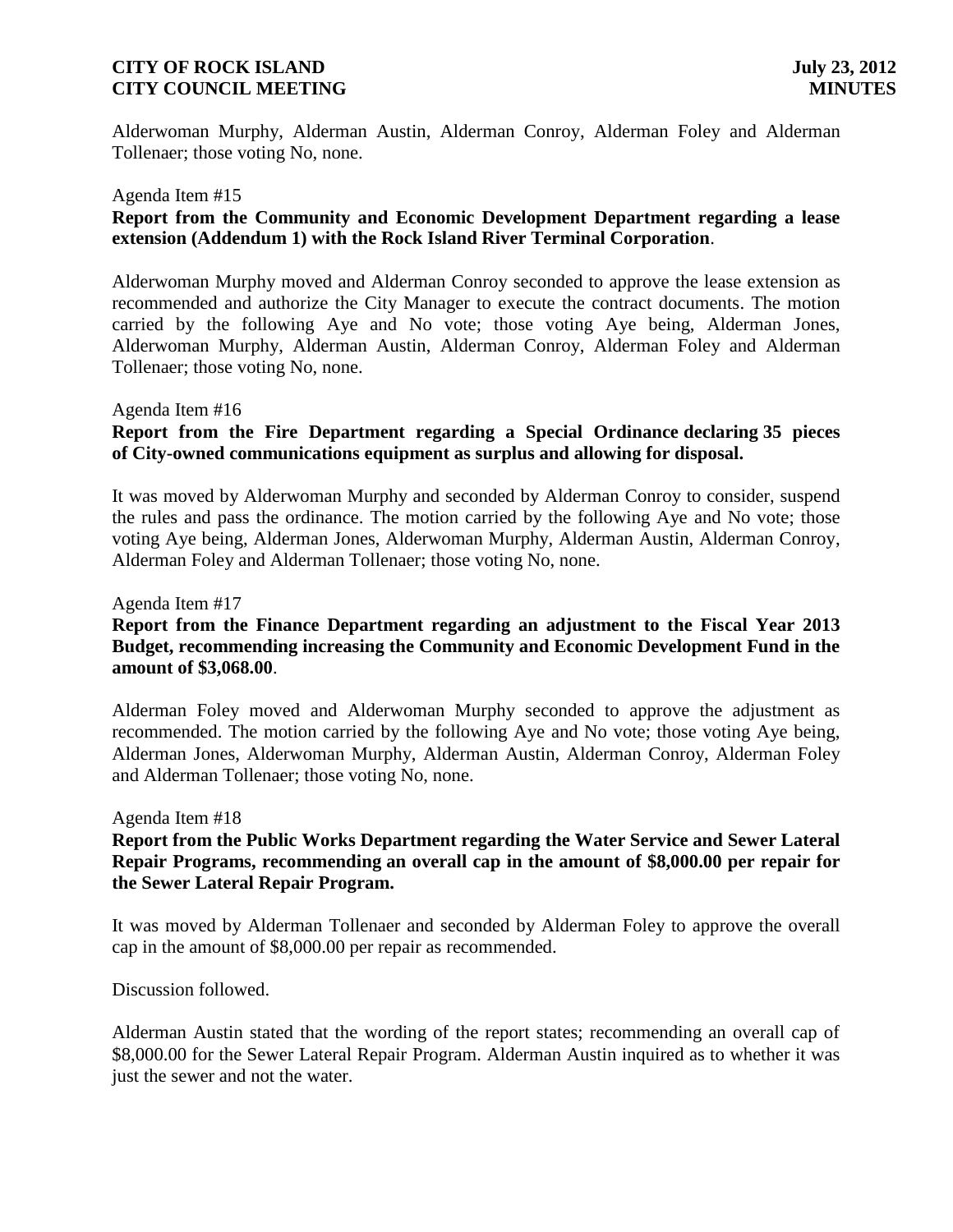City Manager Thomas responded correct, it is just the sewer portion.

Public Works Director Bob Hawes advised that the report analyzes both the water and the sewer lateral repair programs. Mr. Hawes added that the recommendation is to change the sewer lateral repair program.

Mayor Pauley stated that it was \$4,000.00 to repair and \$4,000.00 to resurface and now we are stating it is \$8,000.00, which could be any combination.

Mr. Hawes responded yes.

Mayor Pauley further commented on this item.

After discussion, the motion carried by the following Aye and No vote; those voting Aye being, Alderman Jones, Alderwoman Murphy, Alderman Austin, Alderman Conroy, Alderman Foley and Alderman Tollenaer; those voting No, none.

## Agenda Item #19 **Report from the Public Works Department regarding the transfer of Gaming funds in the amount of \$12,841.00 from the Ditch Cleaning Program to the Mudjacking Program.**

Alderman Jones moved and Alderwoman Murphy seconded to approve the transfer of gaming funds as recommended. The motion carried by the following Aye and No vote; those voting Aye being, Alderman Jones, Alderwoman Murphy, Alderman Austin, Alderman Conroy, Alderman Foley and Alderman Tollenaer; those voting No, none.

## Agenda Item #20 **Report from the Community and Economic Development Department regarding Fiscal Year 2013/2014 Community Development Block Grant and Gaming Allocation Policies.**

It was moved by Alderman Conroy and seconded by Alderwoman Murphy to approve Fiscal Year 2013/2014 Community Development Block Grant and Gaming Allocation Policies as recommended.

Discussion followed. Alderman Jones stated that Council had discussed the future of Community Development Block Grant funding and inquired as to whether the City is speculating that it is going to be about another loss of 10%.

Community and Economic Development Director Jeff Eder stated that the City does not know what it will be; it takes congressional action. Mr. Eder added that the City is anticipating 10%. Mr. Eder added that each of the last two years, it has been about 15% and it is hoped that it will not be more that 10%.

Alderman Jones inquired to Mr. Eder as to whether he was suggesting to Council to raise the percentage of the allocation of Gaming funds by 1.5%, which would be about \$75,000.00.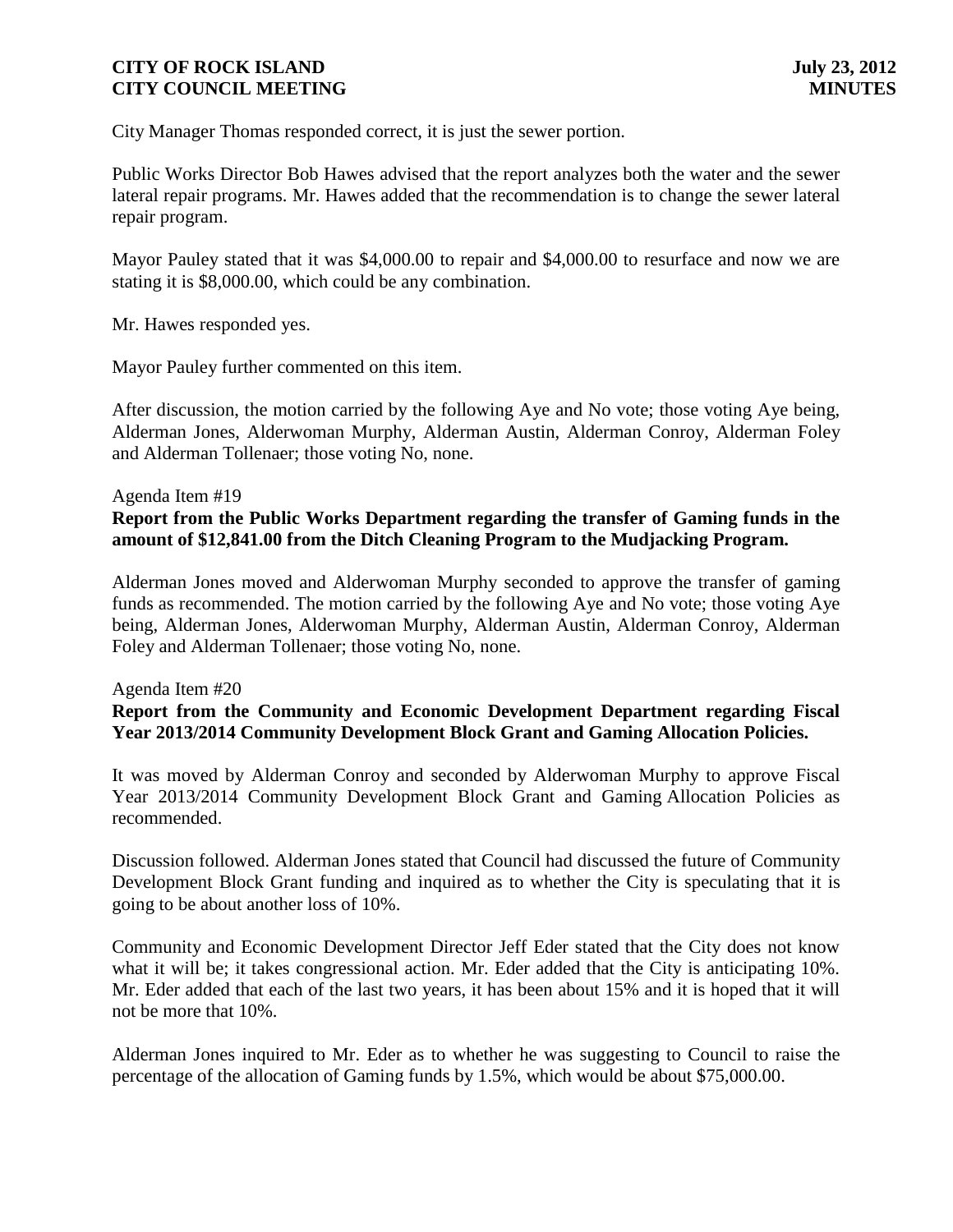Mr. Eder responded yes in regards to the Gaming funds.

Alderman Conroy stated that regarding social services, the City wants to go from \$50,000.00 to \$75,000.00 in regards to what the City gives out of Gaming revenue.

Mr. Eder stated that the City is trying to fill some of the gaps with Gaming money. Mr. Eder added that the City is running out of CDBG money for some of the City's emergency programs.

After more discussion, the motion carried by the following Aye and No vote; those voting Aye being, Alderman Jones, Alderwoman Murphy, Alderman Austin, Alderman Conroy, Alderman Foley and Alderman Tollenaer; those voting No, none.

Agenda Item #21

**Report from the Community and Economic Development Department regarding a request from the Rock Island River Terminal Corporation for a Riverfront Corridor Overlay District site plan review for proposed construction of a new office and industrial shop structure and fertilizer warehouse structure at approximately 600 Mill Street**.

Alderman Foley moved and Alderman Conroy seconded to approve the request as recommended. The motion carried by the following Aye and No vote; those voting Aye being, Alderman Jones, Alderwoman Murphy, Alderman Austin, Alderman Conroy, Alderman Foley and Alderman Tollenaer; those voting No, none.

Agenda Item #22

#### **Report from the Mayor regarding the appointment of Alderman Steve Tollenaer to the Boaters Advisory Committee as an "At Large" committee member**.

It was moved by Alderman Jones and seconded by Alderwoman Murphy to approve the appointment as recommended. The motion carried by the following Aye and No vote; those voting Aye being, Alderman Jones, Alderwoman Murphy, Alderman Austin, Alderman Conroy, Alderman Foley and Alderman Tollenaer; those voting No, none.

Alderman Steve Tollenaer was appointed to a three year term expiring on June 1, 2015 as an "At Large" committee member.

#### Agenda Item #23 **Report from the Mayor regarding reappointments to the Planning Commission and Board of Zoning Appeals.**

Mayor Pauley stated that Item #23 has been pulled from the Agenda. It will come back again at the next meeting on Monday, August 13, 2012.

Agenda Item #24 **Report from the City Clerk regarding a request from Ametra Carrol-Castaneda for a Street Closing at 10th Street between 10th Street and 23rd Avenue, along with a Sound**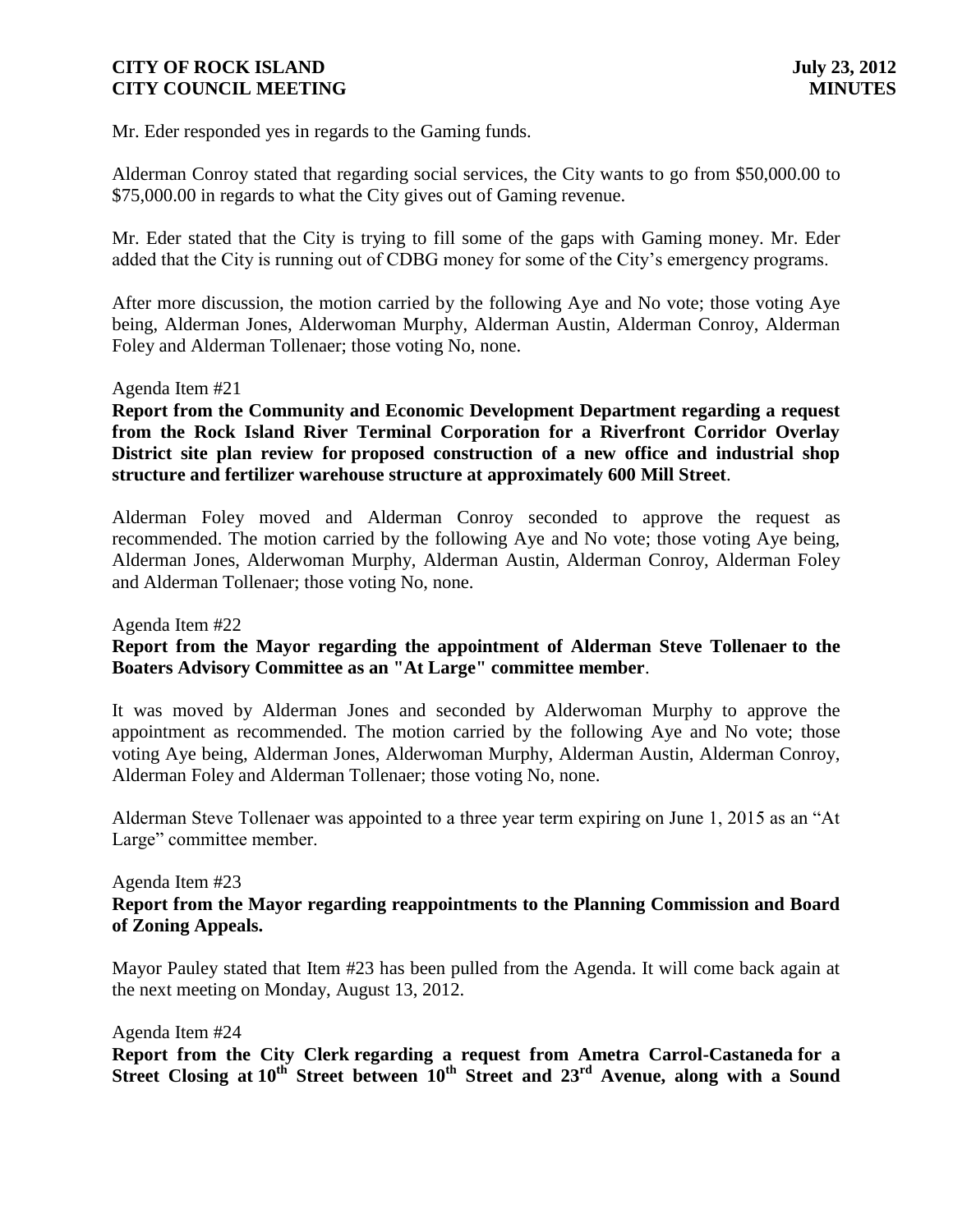#### **Amplification permit for a neighborhood gathering to be held on Saturday, July 28, 2012 from 11:00 am to 2:00 pm.**

It was moved by Alderman Foley and seconded by Alderman Jones to approve the requests as recommended. The motion carried by the following Aye and No vote; those voting Aye being, Alderman Jones, Alderwoman Murphy, Alderman Austin, Alderman Conroy, Alderman Foley and Alderman Tollenaer; those voting No, none.

#### Agenda Item #25

**Report from the City Clerk regarding a request from Lolita Payne for a Street Closing at 15th Avenue between 35th Street and 36th Street to the alley, along with a Sound Amplification permit for a birthday block party to be held on Saturday, July 28, 2012 from 5:00 pm to 10:00 pm.**

Alderwoman Murphy moved and Alderman Tollenaer seconded to approve the requests as recommended. The motion carried by the following Aye and No vote; those voting Aye being, Alderman Jones, Alderwoman Murphy, Alderman Austin, Alderman Conroy, Alderman Foley and Alderman Tollenaer; those voting No, none.

#### Agenda Item #26

## **Report from the City Clerk regarding a request from the Rock Island Moose Lodge to hold an outdoor event on Saturday, July 28, 2012 from 3:00 pm to 11:00 pm at 4410 9th Street.**

It was moved by Alderman Conroy and seconded by Alderman Tollenaer to approve the event as recommended, subject to complying with all liquor license regulations and subject to being closed down early if noise complaints are received. The motion carried by the following Aye and No vote; those voting Aye being, Alderman Jones, Alderwoman Murphy, Alderman Austin, Alderman Conroy, Alderman Foley and Alderman Tollenaer; those voting No, none.

#### Agenda Item #27

**Report from the City Clerk regarding a request from the Greater Antioch Church for an amendment to their Street Closing and Sound Amplification permits for an Evangelistic Community Event that was to be held on Saturday, July 7, 2012 at 10th Avenue between 14th Street and 14½ Street, requesting to modify the date to Saturday, August 18, 2012**.

Alderman Foley moved and Alderman Conroy seconded to approve the amendment to the street closing and sound amplification permits as recommended. The motion carried by the following Aye and No vote; those voting Aye being, Alderman Jones, Alderwoman Murphy, Alderman Austin, Alderman Conroy, Alderman Foley and Alderman Tollenaer; those voting No, none.

#### Agenda Items #28

**Report from the City Clerk regarding a request from Second Baptist Church for a Street Closing at 10th Street between 5th Avenue and 7th Avenue and the corner of 6th Avenue and 11th Street, along with a Sound Amplification permit for their Ice Cream Social and Open House to be held on Saturday, August 11, 2012 from 9:00 am to 6:00 pm.**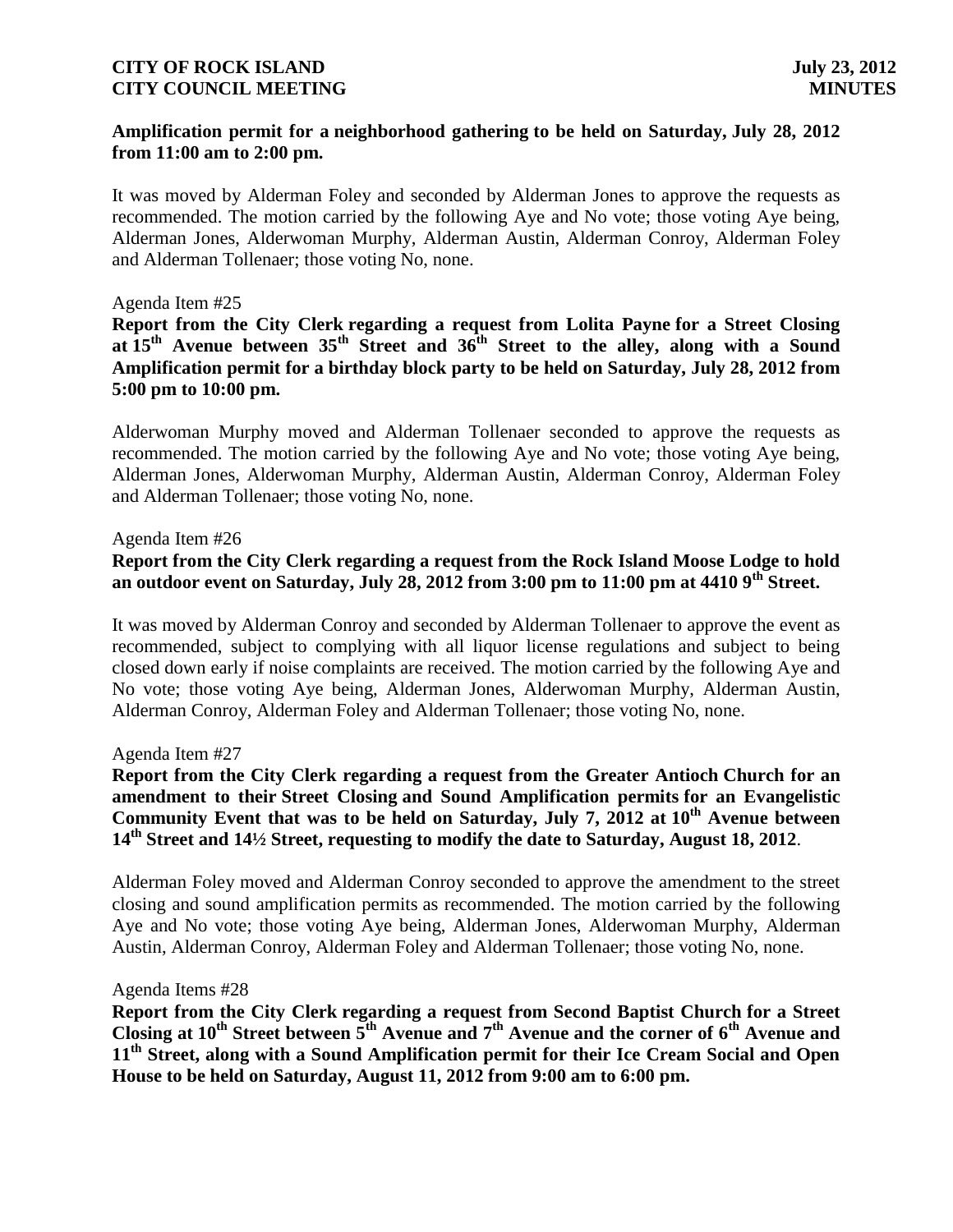It was moved by Alderman Foley and seconded by Alderman Conroy to approve the requests as recommended. The motion carried by the following Aye and No vote; those voting Aye being, Alderman Jones, Alderwoman Murphy, Alderman Austin, Alderman Conroy, Alderman Foley and Alderman Tollenaer; those voting No, none.

#### Agenda Item #29

**Report from the City Clerk regarding a request from RIBCO for modifications to their August and September Plaza event applications for their annual outdoor Summer Concert Series, requesting permission for one additional day on Friday, August 3, 2012 and amend the event date of Saturday, September 22, 2012 to Friday, September 7 and Saturday, September 8, 2012.** 

It was moved by Alderman Jones and seconded by Alderman Conroy to approve the modifications to the event applications as recommended, subject to complying with all Plaza and liquor license regulations. The motion carried by the following Aye and No vote; those voting Aye being, Alderman Jones, Alderwoman Murphy, Alderman Austin, Alderman Conroy, Alderman Foley and Alderman Tollenaer; those voting No, none.

#### Agenda Item #30 **Other Business**

No one signed up to address Council to speak on a topic.

Alderman Austin stated that the Starlight Review Concert Series is winding down and tomorrow at 7:00 pm at Lincoln Park, Coupe de Ville will be featured.

Alderman Austin noted that this month's issue of the Illinois Parks and Recreation magazine focuses on maintenance and sustainability and there is a nice four page article on Schwiebert Riverfront Park.

Alderwoman Murphy stated that this Wednesday at 10:00 am at the main library, there is a bat show. Alderwoman Murphy stated that you can learn about bats and see bats. It was noted that a bat naturalist will be there.

Alderwoman Murphy stated that the RenovateQC.org website launched this week. Alderwoman Murphy commented that this website is an interactive community help tool. It was noted that this is a collaboration of the Rock Island Historic Preservation organizations and it is promoting local solutions for restoring and renovating historic properties.

Alderwoman Murphy reminded everyone to Shop Rock Island. Alderwoman Murphy stated that Mark's Barber Shop is a new business at 3910  $14<sup>th</sup>$  Avenue, which is located in the College Hill Business District. Alderwoman Murphy commented that the business is open Monday through Friday from 8:00 am to 6:00 pm and Saturday from 8:00 am to 3:00 pm. It was noted that walkins are welcome and haircuts are \$10.00. Alderwoman Murphy encouraged everyone to shop local; Shop Rock Island.